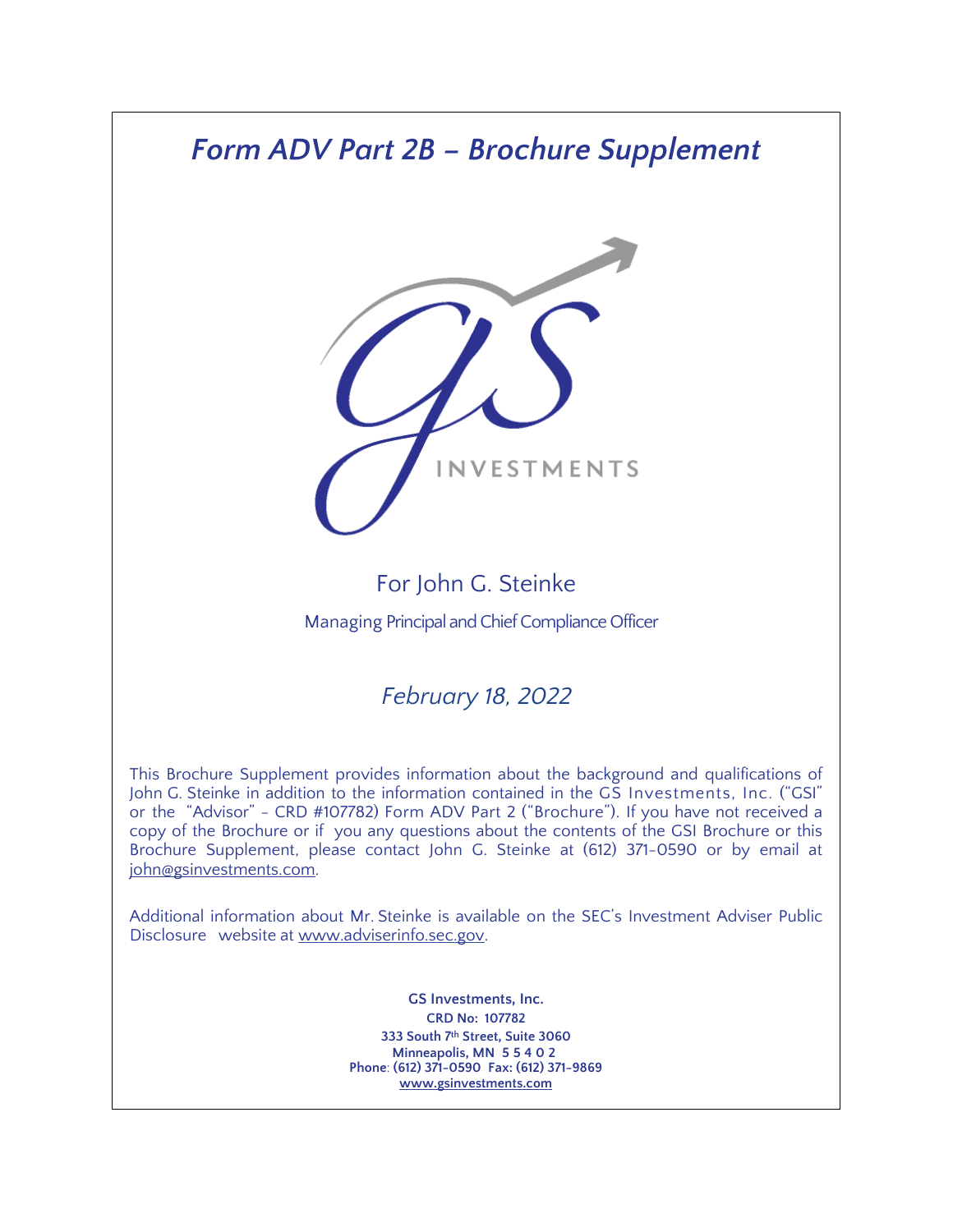#### **Item 1 – Summary**

#### **Education and Business Standards**

GS Investments requires that its employees have a bachelor's degree or acceptable work experience that demonstrates an aptitude for investment management or the development of financial strategies.

#### **Professional Degrees, Designations or Certifications**

GS Investments does not require that employees earn additional certifications and credentials. The firm does however, support and encourage its employees to seek additional educational opportunities.

#### **Item 2 – Educational Background and Business Experience**

Managing Principal, Chief Compliance Officer and Portfolio Manager, John G. Steinke. Mr. Steinke is responsible for the management of personal taxable accounts, IRA accounts, 401(K) and 403(B) plans, pension and profit-sharing plans, foundation and endowment accounts and personal trusts.

Mr. Steinke offers a broad financial services background with 27 years of portfolio management experience and 7 years of banking experience including capacities as a Vice President of a \$50 million bank and as a private banking officer for a large, Minneapolis-based financial institution.

Mr. Steinke earned a BA in Business Administration in 1984 from Concordia College in Moorhead, MN and an MBA in 1996 from the University of Minnesota. Additional information regarding Mr. Steinke's employment history is included below.

| Managing Principal and Chief Compliance Officer - GS Investments, Inc. | 6/93 to Present |
|------------------------------------------------------------------------|-----------------|
| Vice President - MidAmerica Bank South                                 | $2/91$ to 4/93  |
| Private Banking Officer - First Bank Duluth, NA                        | 6/87 to 1/91    |

### **Item 3 – Disciplinary Information**

There are no legal, civil or disciplinary events to disclose regarding Mr. Steinke. Mr. Steinke has never been involved in any regulatory, civil or criminal action. Additionally, there have been no client complaints, lawsuits, arbitration claims or administrative proceedings against Mr. Steinke.

Securities laws require an advisor to disclose any instances where the advisor or its advisory persons have been found liable in a legal, regulatory, civil or arbitration matter that alleges violation of securities and other statutes; fraud; false statements or omissions; theft, embezzlement or wrongful taking of property; bribery, forgery, counterfeiting, or extortion; and/or dishonest, unfair or unethical practices. As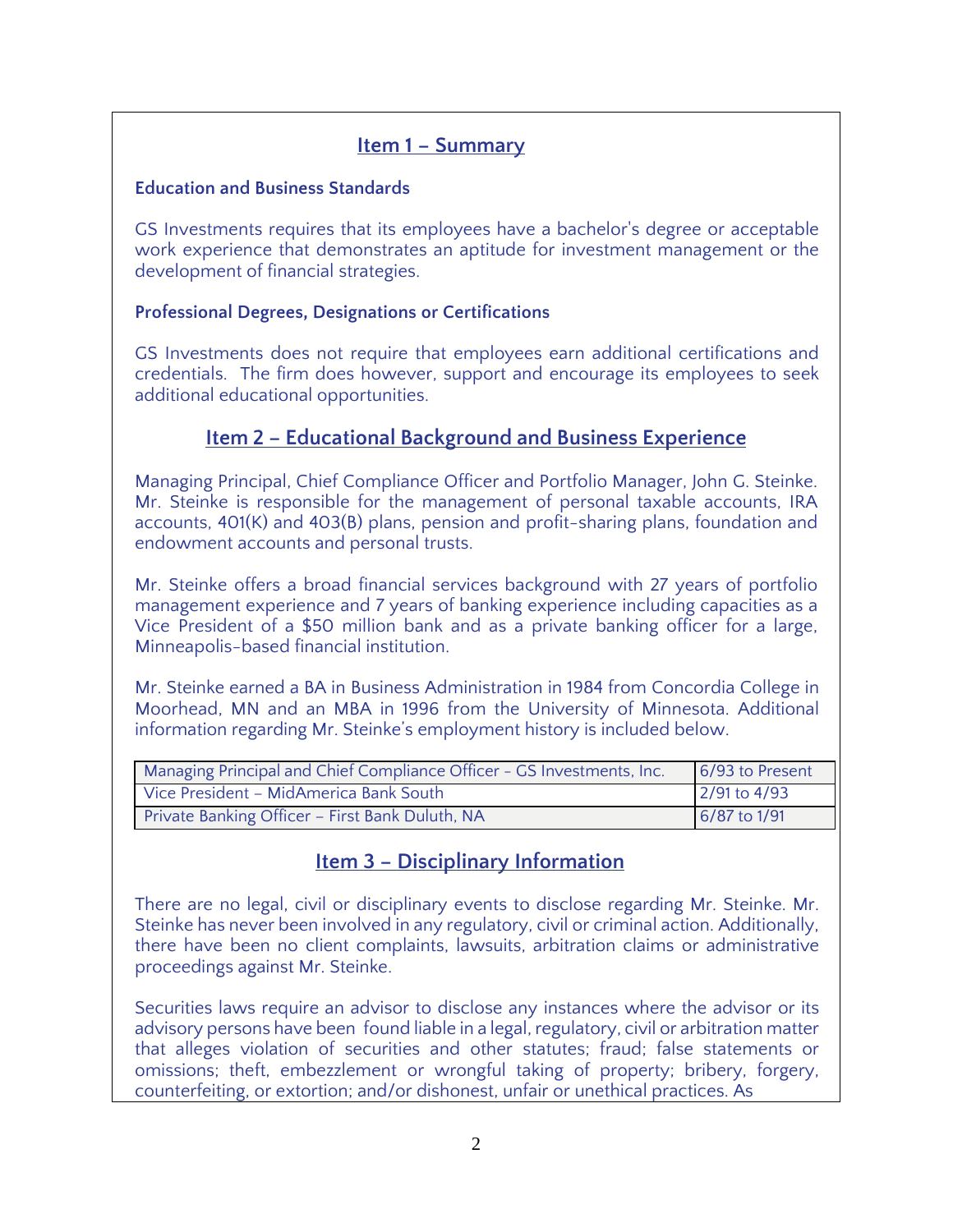previously noted, there are no legal, civil or disciplinary events to disclose regarding Mr. Steinke.

GS Investments does encourage its current and prospective clients to independently view the background of Mr. Steinke on the Investment Adviser Public Disclosure website at [www.adviserinfo.sec.gov.](http://www.adviserinfo.sec.gov/)

### **Item 4 – Other Business Activities**

Disclosure on Outside Business Activities is provided in Form ADV Part 2A Item 10 – Other Financial Industry Activities and Affiliations above. These Outside Business Activities do not create a material conflict of interest with clients of the Firm.

Mr. Steinke is also involved with the following organizations:

*Former President* – Westwood Lutheran Memorial Foundation *Director* – The Sacred Bach Oratorio *Member* **-** Torske Klubben Luncheon Club

### **Item 5 – Additional Compensation**

As disclosed in Form ADV Part 2A Item 5, Mr. Steinke receives no commissions, bonuses or other compensation based on the sale of securities or other investment products.

## **Item 6 – Supervision**

Mr. Steinke serves as the Managing Principal and Chief Compliance Officer for GS Investments. Mr. Steinke can be reached at (612) 371-0590 or via email at john@gsinvestments.com.

GS Investments has implemented a Code of Ethics and internal compliance procedures helping each employee meet their fiduciary obligations to clients of the Firm. Further, GS Investments is required to register with the Securities and Exchange Commission ("SEC"). As a registered entity, the Firm is subject to examinations by regulators, which may be announced or unannounced. GS Investments is required to periodically update the information provided to these authorities and to provide various reports regarding the business activities and assets of the Firm.

John G. Steinke, President, Managing Principal and Chief Compliance Officer, supervises all persons within the Firm. Mr. Steinke supervises these persons by holding regular staff, investment and other ad hoc meetings. In addition, Mr. Steinke regularly reviews client reports, emails, and trading, as well as employees' personal securities transaction and holdings reports. Mr. Steinke may be reached at 612-371-0590.